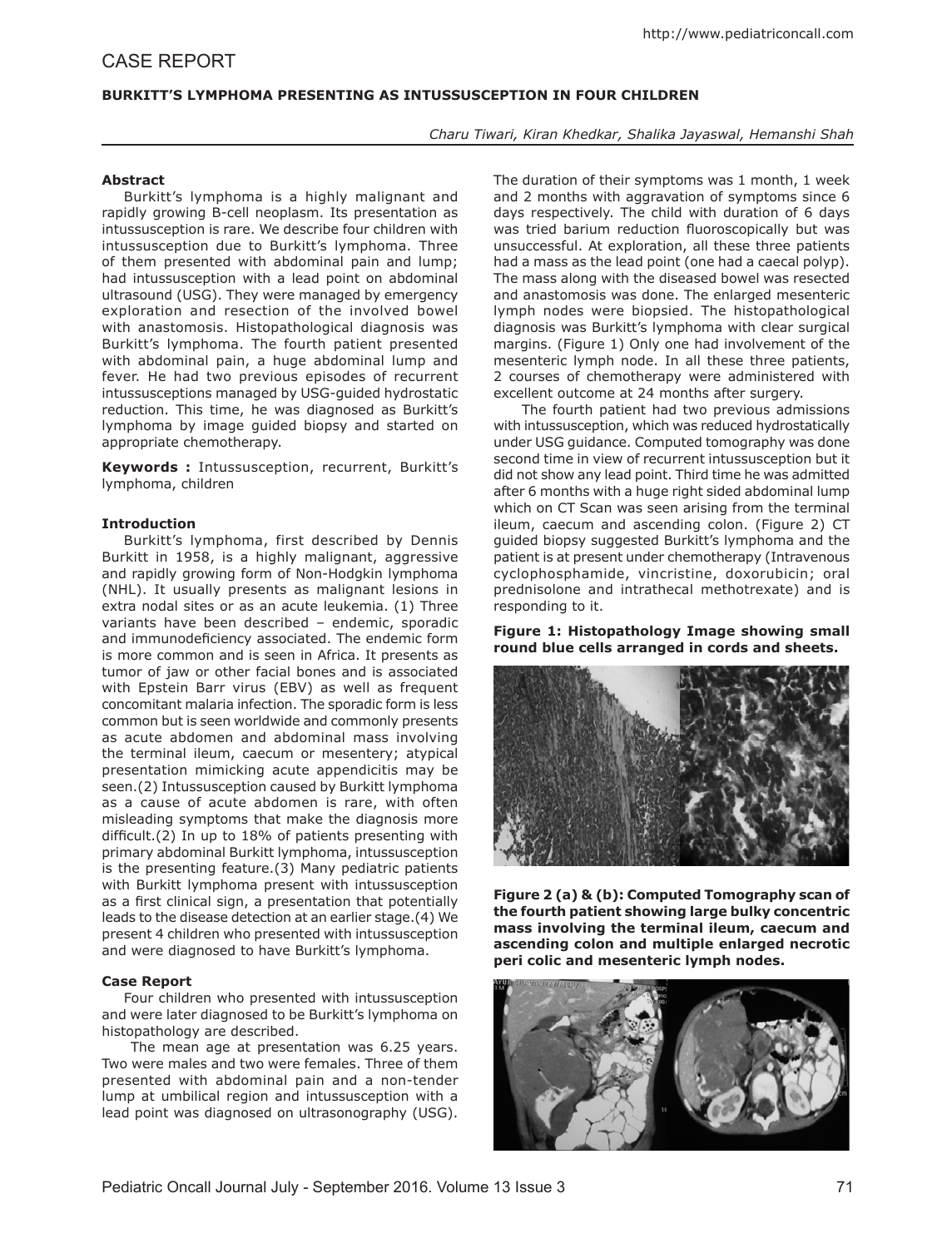### **Discussion**

Intussusception is one of the most common pediatric surgical emergency which requires prompt diagnosis and appropriate non-operative or operative intervention. Intussusception occurs throughout the world with an incidence of approximately 1 to 4 in 2000 infants and children with males outnumbering females by 2:1 or 3:2 ratio.(5) Although intussusception can be seen in all pediatric ages from prenatal to the late teens, 75% of cases occur within the first 2 years of life and 90% in children within 3 years of age. (5) Especially in older children, i.e., in the rest 10% of the cases, there is a pathological lesion (Meckel's diverticulum, polyp, and lymphoma) at the lead point of the intussusceptum.(4,6-8) Ultrasonography, when combined with clinical examination, is approximately 100% diagnostic for intussusception.(6) Barium enema, CT and colonoscopy can also be helpful in diagnosis.(9) Recurrent intussusception can occur in up to 20% of cases and most of these usually occur within 6 months of the first episode.(5) Most of the recurrent intussusceptions are managed by hydrostatic reduction. Surgery is indicated in cases of irreducible recurrences, perforations and pathological lead point causing recurrent intussusception. (5)

 Primary gastrointestinal lymphoma represents 1-4% of all gastrointestinal malignancies.(10) The distal ileum or ileocecal region is most commonly involved in children.(11,12) Non-Hodgkin's Lymphoma (NHL) is the third most frequent cancer of childhood and usually is subdivided into 3 histological subtypes: (a) 65% B-cell NHL including both Burkitt lymphoma and diffuse large B-cell lymphoma; (b) 20% lymphoblastic and (c) 15% anaplastic large cell lymphoma.(13,14) Burkitt lymphoma represents 40%-50% of all NHL cases in childhood and is more common in males than females. (12-14) Predisposing factors for lymphoma of the small intestine includes prior malabsorption syndromes, inflammatory bowel disease and immunodeficiency states. (12) These risk factors were absent in all of our patients who were previously healthy.

 The presentation of undiagnosed Burkitt lymphoma is very non-specific, making the diagnosis difficult. (10) Abdominal pain is present in 80% of the cases of intussusception with Burkitt lymphoma, along with nausea, vomiting, constipation, diarrhea, fatigue or malaise. (4) The rapidity of volumetric doubling of this neoplasm frequently leads to an acute abdomen presentation that may mimic other diseases (bowel obstruction secondary to ileocecal intussusception caused by tumor growth, obstruction or bleeding; some presentations may mimic acute appendicitis). (2,9) In three of our cases, the patients presented with pain and lump abdomen and had intussusception and the fourth one had previous history of two episodes of intussusception recurrences.

 The ideal treatment of gastrointestinal lymphoma must be individualized based on the type of disease and its location and a multidisciplinary approach with surgery and chemotherapy increases the chances of event free survival. (11-13) Surgery is needed for complete resection in limited disease, diagnostic biopsies, management of life-threatening local tumor effects and second-look operations.(13) Surgery can confirm the diagnosis and can relieve the common presenting symptoms of intestinal obstruction, abdominal mass, intussusception, or acute abdomen. (10) Complete resection is associated with improved survival.(2) Some reports demonstrate higher survival rate (58-89%) in patients having extensive surgical resection versus patients having only partial or incomplete resection (40-45%) at 2-5 years.(2)

 Surgery also provides important prognostic information through definitive staging, offers a chance for cure by helping in planning adjuvant therapy and may prevent complications such as hemorrhage, obstruction or perforation. (11)

 Burkitt lymphoma is very sensitive to chemotherapy (15); therapy courses include the following drugs: cyclophosphamide, methotrexate, cytarabine, iphosphamide, etoposide, vincristine, vindesine, adriamycin, doxorubicin, dexamethasone. (13,16) Rituximab is currently being studied in clinical trials, because it has shown good results in adult NHL. (17) Although regimens are effective, they are toxic because up to 3% can die from treatment complications, with acute tumor lysis syndrome being one of them. (17) Burkitt lymphoma patients who present with intussusception require shorter-duration and less intense chemotherapy than patients diagnosed in other ways. (10)

#### **Conclusion**

Burkitt lymphoma is a highly malignant, rapidly growing and aggressive neoplasm that the pediatric surgeon should consider when faced with a child with a non-specific clinical presentation, who complains of diffuse abdominal pain, weight loss, and/or presents with recurrent intussusception. The suspicion of a pathological lesion lead point in the intussusception and presentation of the intussusception at ages beyond the normal often necessitates surgery. Surgery is the gold standard in both diagnosis and treatment, ensuring the excision of the entire tumor with free margins. A multidisciplinary team with an oncologist assures efficient therapeutic management.

#### **Funding :** None

### **Conflict of Interest :** None

#### **References :**

- 1. Burkitt D. A sarcoma involving the jaws in African children. Br J Surg. 1958;46:218–223.
- 2. Hoxha FT, Hashani SI, Krasniqi AS, Kurshumliu FI, Komoni DS, Hasimja SM et al. Intussusceptions as acute abdomen caused by Burkitt lymphoma: a case report. Cases Journal. 2009, 2:9322.
- 3. Grajo JR, Kayton ML, Steffensen TS, Dragicevic N, Guidi CB. Presentation of Ileal Burkitt Lymphoma in Children. J Radiol Case Rep. 2012; 6(8): 27–38.
- 4. Gupta H, Davidoff AM. Clinical implications and surgical management of intussusception in pediatric patients with Burkitt lymphoma. J Pediatr Surg. 2007 Jun;42(6):998- 1001; discussion 1001.